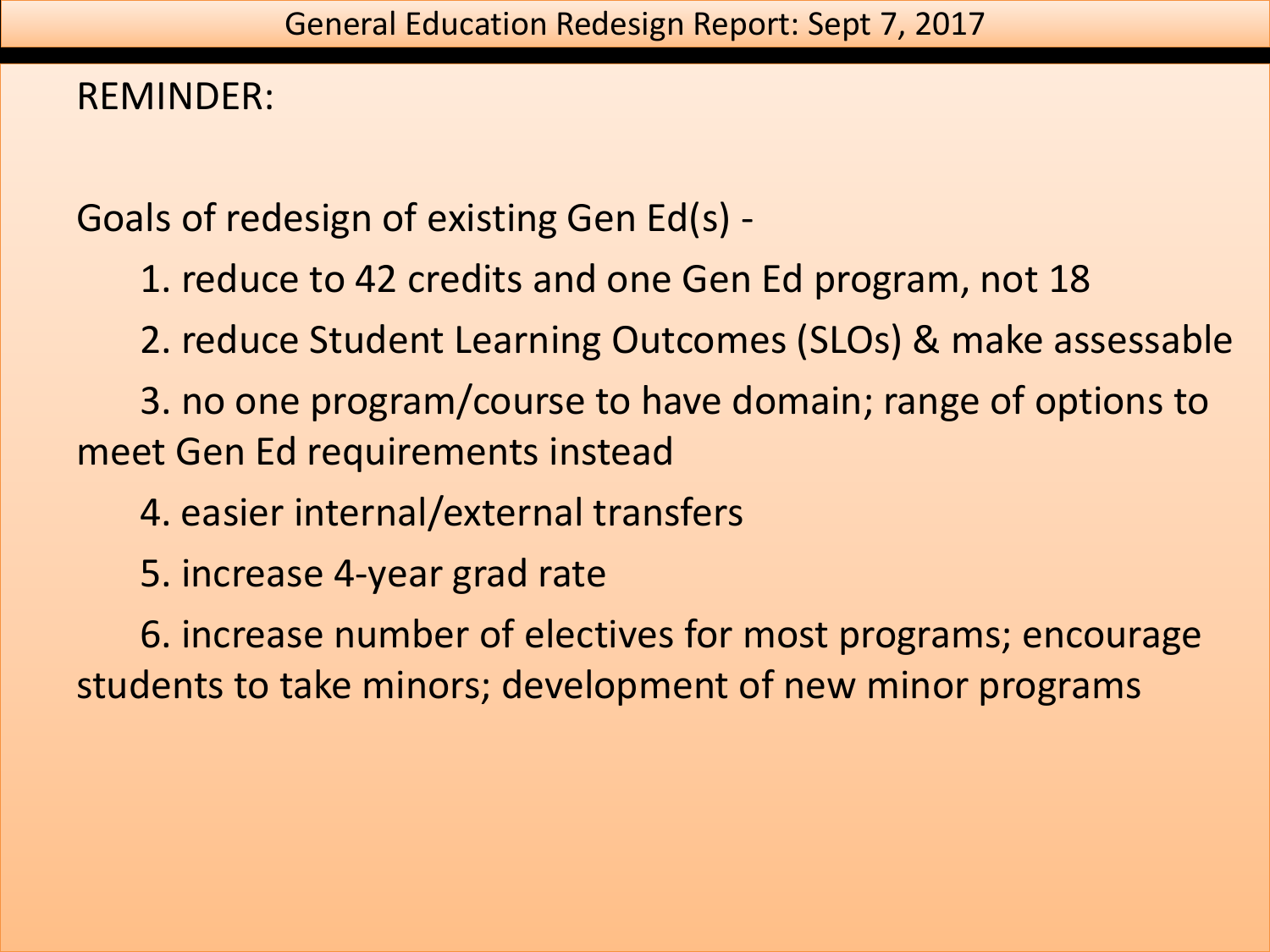## Accomplished at August 2017 retreat:

- 1. Finalized 8 SLOs and attached two to each General Ed category
- 2. Finalized and approved draft of proposed Gen Ed program
- 3. Approved draft of First Year Seminar (FYS)
- 4. Matched existing Gen Ed courses to specific categories in proposed program
- 5. Approved process for making course proposals to new program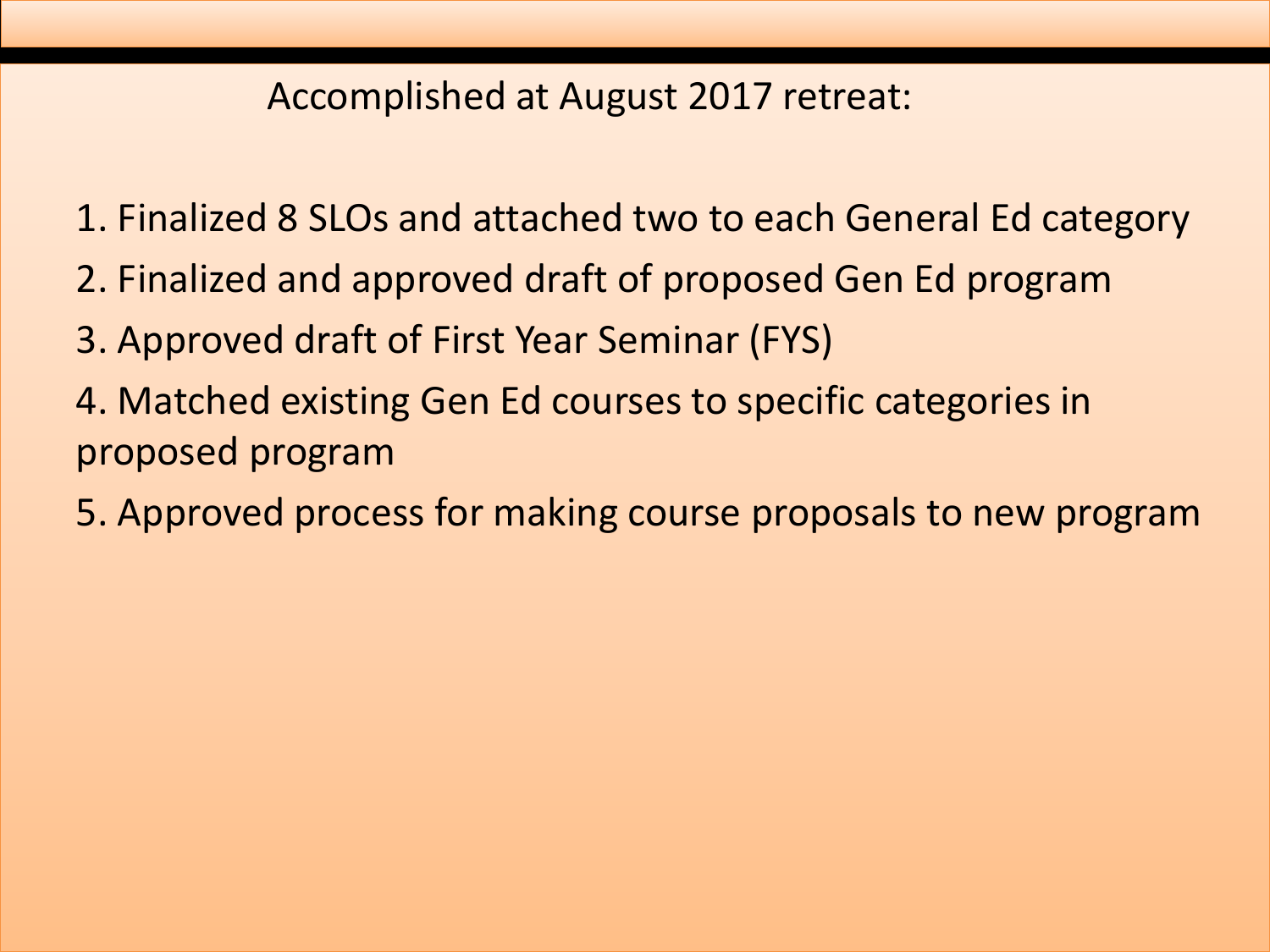## M. Eicholtz reported:

- holistic model has mainly been maintained
- no one program should have domain over a requirement
- many department chairs see new Gen Ed as opportunity to adapt curriculum/develop FYS courses

-proposed program isn't perfect but program review is planned with ability to adapt/modify as needed

-Program is on track for Fall 2018

- -College Curriculum Committee presentation: September
	- -input for modifications, not changes
- -University Curriculum: late October
- -Senate/APSCUF endorsement: Nov. or Dec.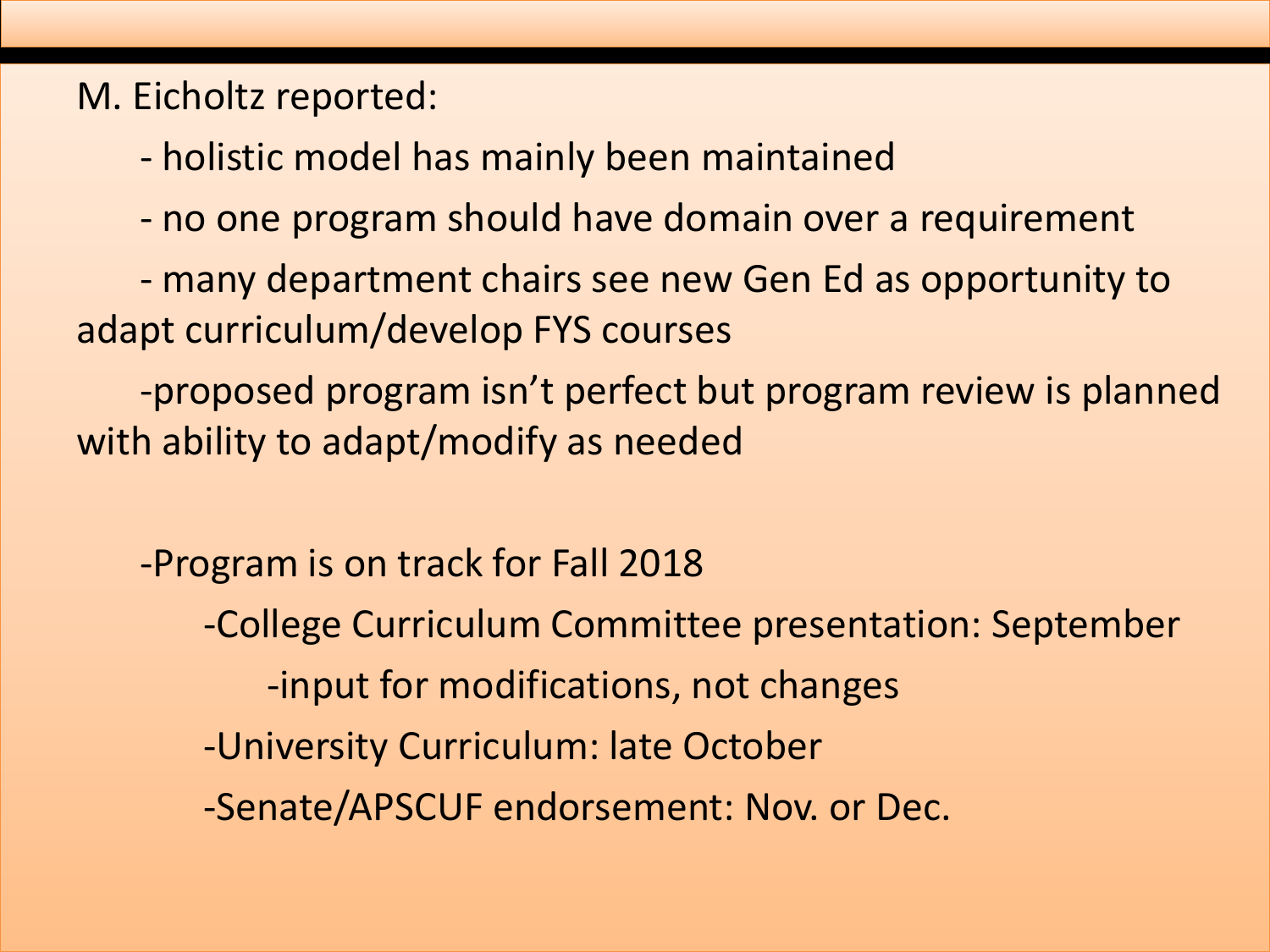1. First Year Seminar (FYS):

- content of course: chosen by faculty member offering it

-purpose of course is develop skills/knowledge of KU resources and tools for college success

-content is not the focus but excites students to then engage with successful college practices

FYS workshops, Spring 2018 to learn the UST element of FYS

FYS will NOT be cross-listed

FYS size: c. 30 students; periodic multi-section activities & encourage KU involvement for community building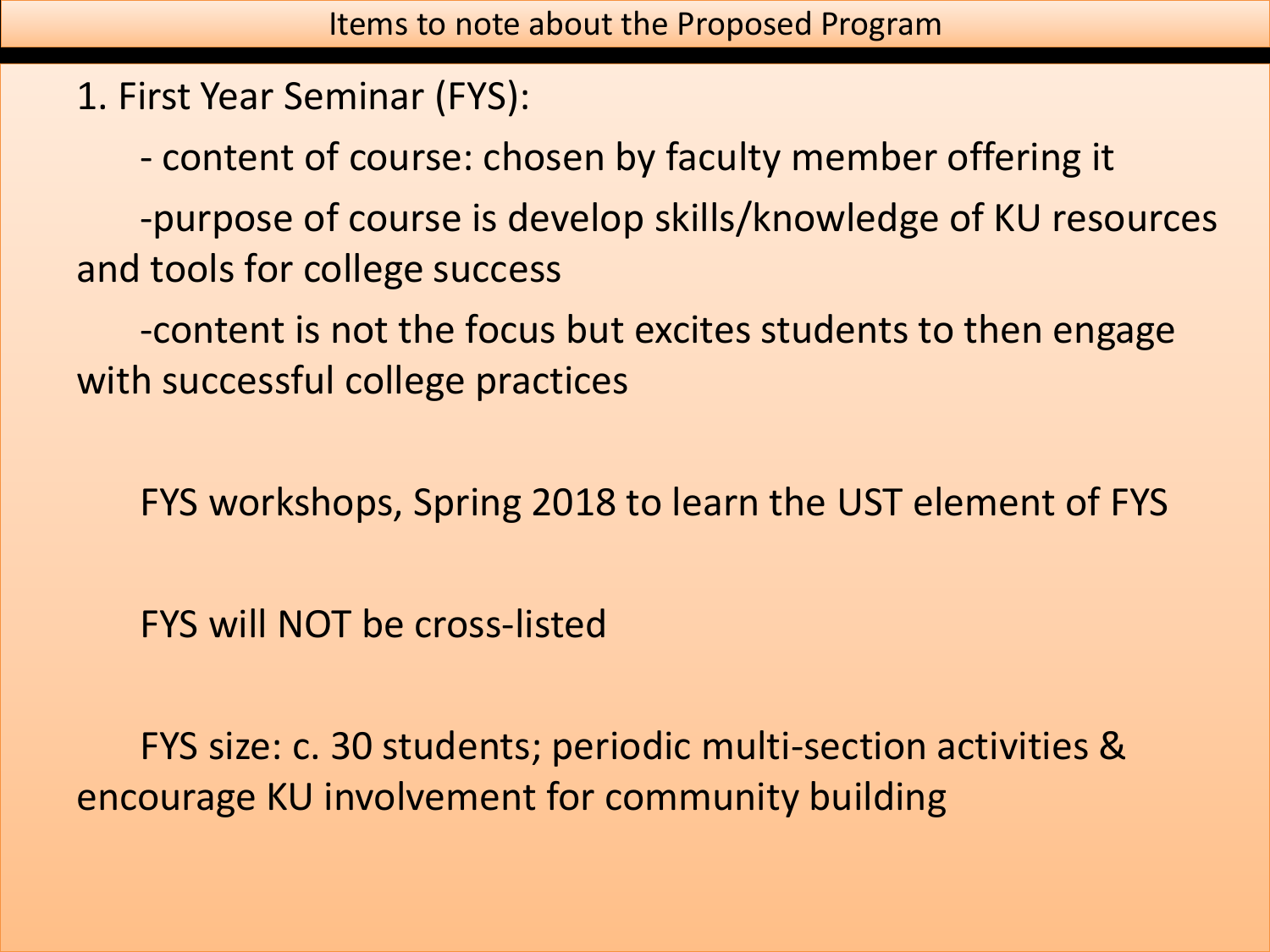2. Section II.A.: Communicating with/about the world – 12 credits a. These courses CAN be within student's major program but don't have to be

b. 6 credits CMP courses: replace ENG 023

-focus on developing freshman/sophomore level writing skills; different kinds of writing and not just numbers of assignments/length, as is currently with WI courses -CMP courses will NOT be cross-listed

c. course approval: through Gen Ed committee; then approved as bundle at UCC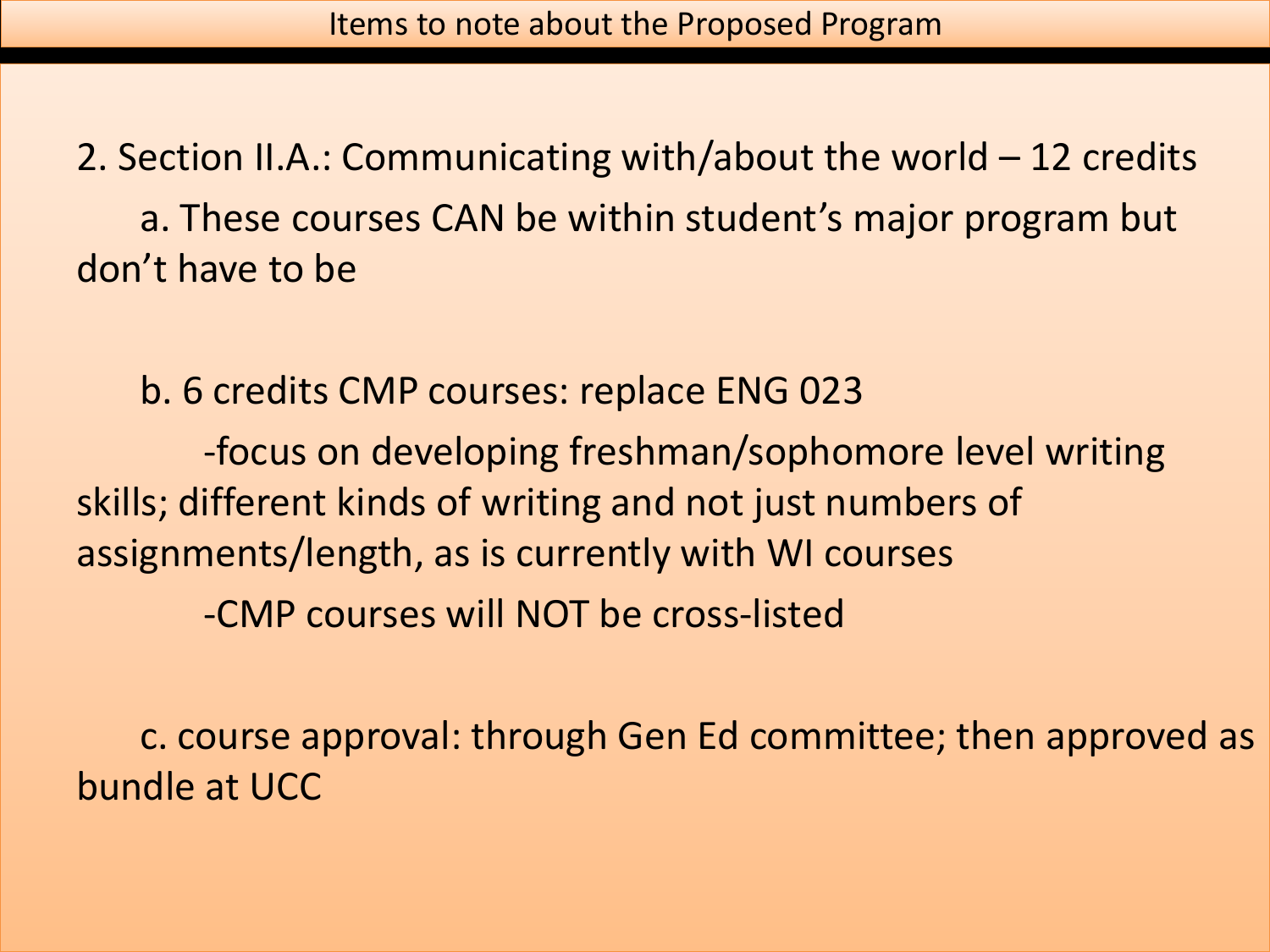3. Sections II. B, C, D must be taken outside the student's primary major

4. Section II. C.a.: Quantifying Reasoning

a. replaces MAT requirement

example: "statistics in psychology" (however, course must be outside student's primary major)

b. issue of whether there will be enough such courses will be addressed seriously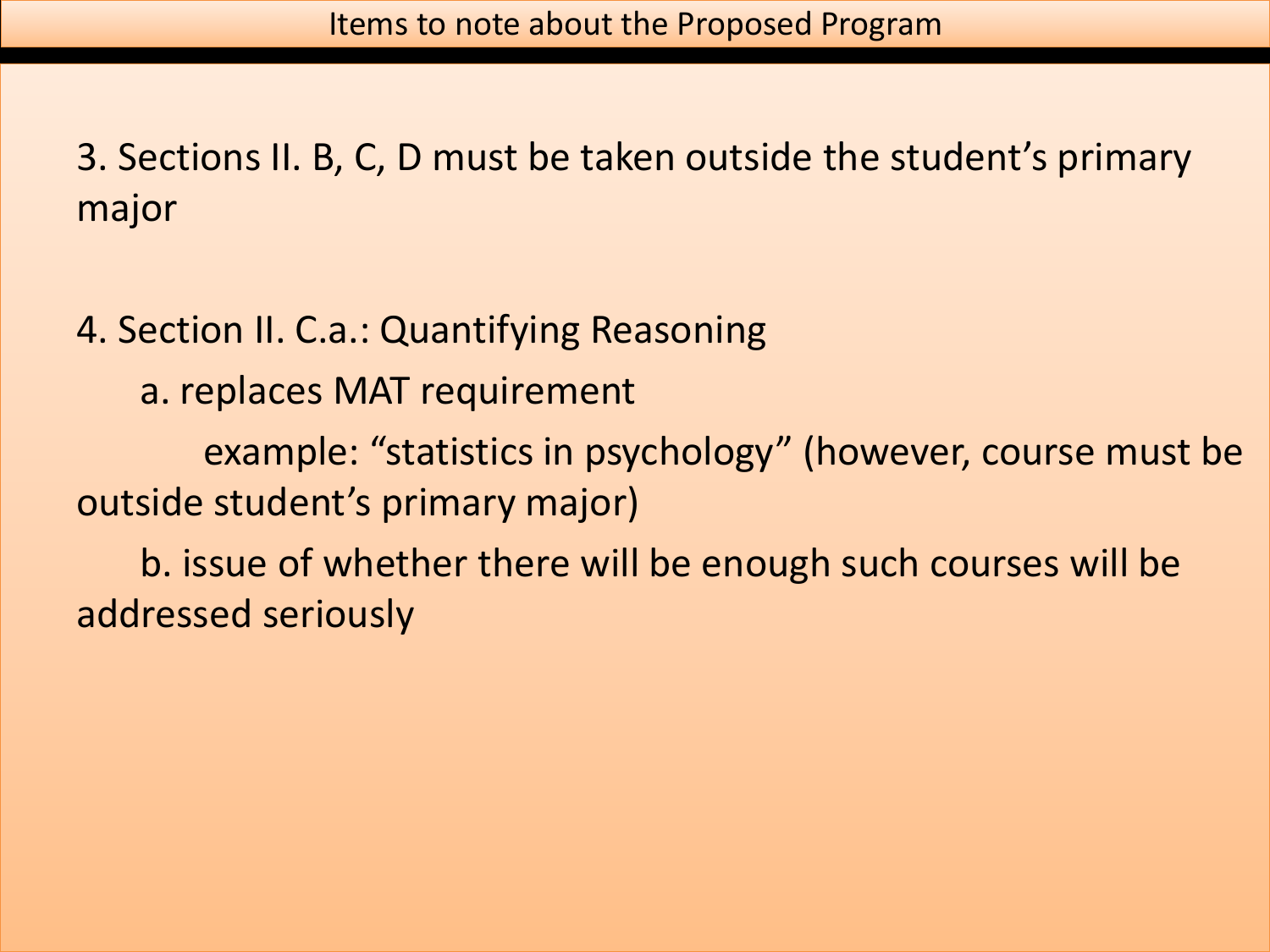5. SLOs and their Assessment:

a. rubrics/criteria will be articulated to guide assessment of whether a course is meeting its designated SLOs

b. SLO 8: "Explore concepts, ideas and methods from a variety of disciplines" is programmatic & will be assessed through transcript audits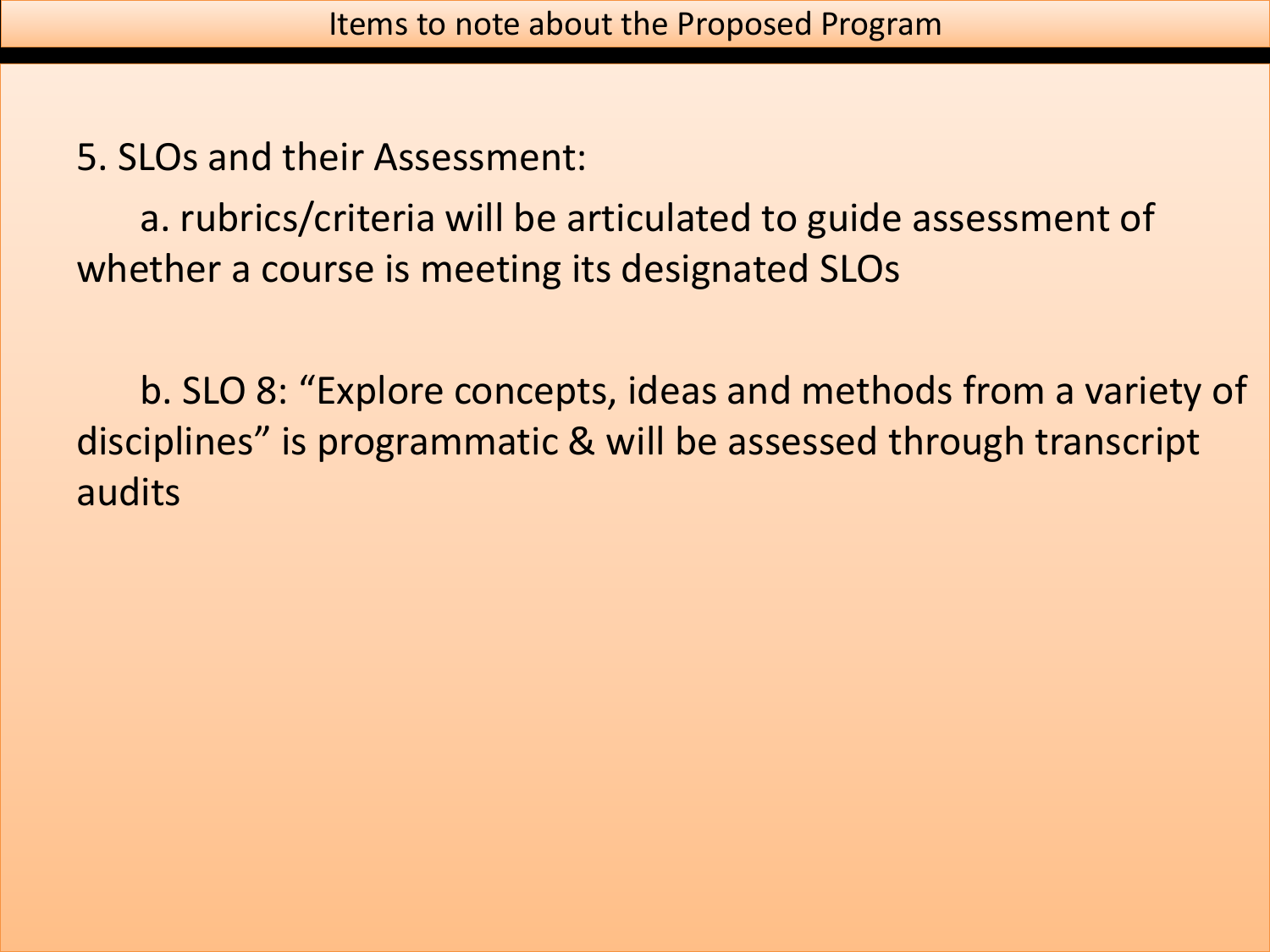6. Provisional Courses for new Gen Ed, Fall 2018 a. Criteria: intro level; no pre-reqs; of general interest to first year students

b. 90 existing Gen Ed courses met criteria; have been matched to specific categories/SLOs in the program

c. master list shared with department chairs for their input

d. Existing courses grandfathered for two years; will then have to go through approval process